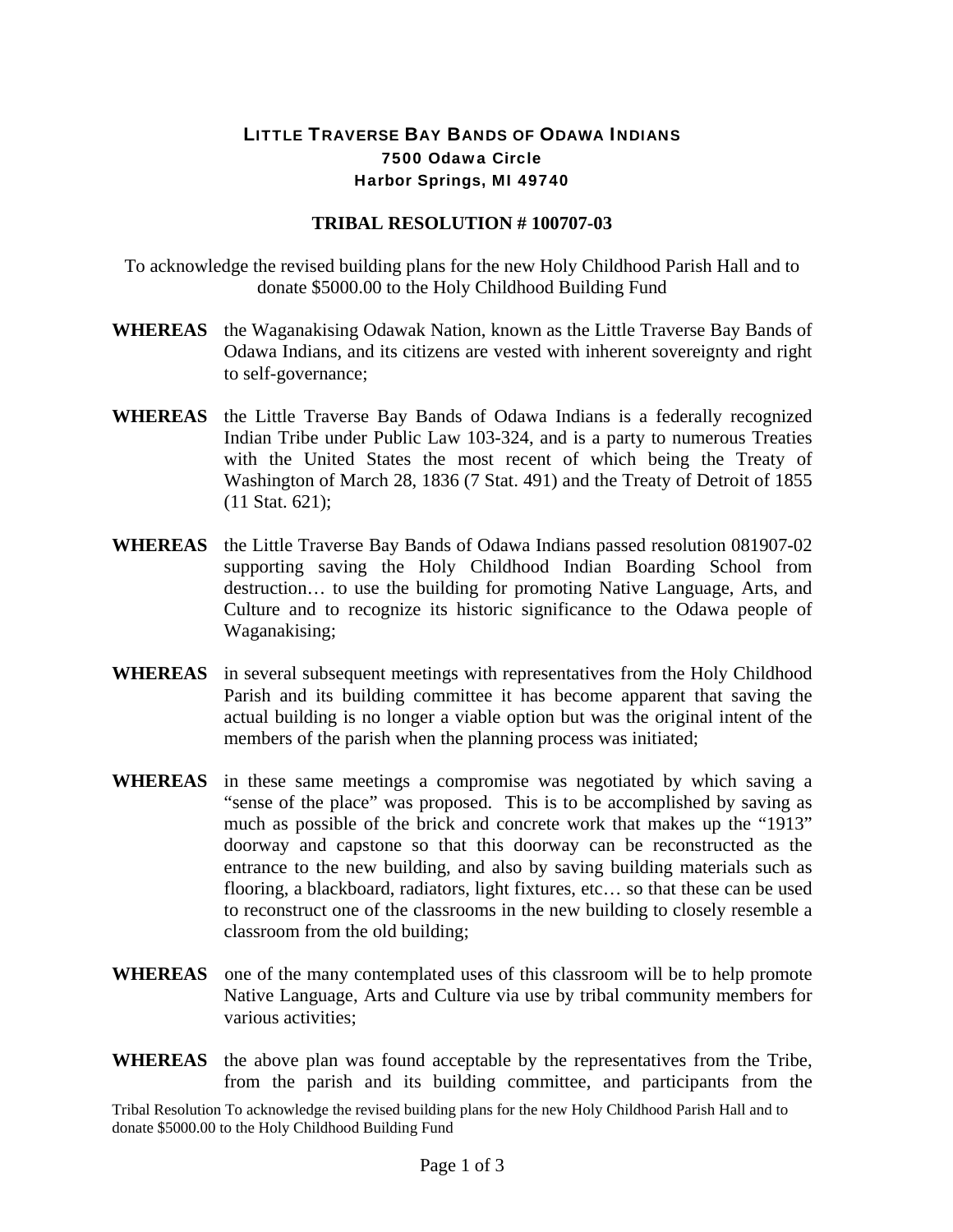community;

**WHEREAS** the implementation of this plan will require additional funding over and above the approximately three million dollars that has been raised in cash and pledges by the building committee for its original project, such additional funds to come from several tribal and other sources, with a specific request being made for funding assistance from LTBB.

**THEREFORE, BE IT RESOLVED,** that Little Traverse Bay Bands of Odawa Indians acknowledges and approves this proposed plan for the reconstruction of the "1913" doorway and the interior classroom with its proposed uses;

**BE IT FURTHER RESOLVED,** that Tribal Council authorizes this request for funding assistance to the Holy Childhood Building Fund;

**BE IT FURTHER RESOLVED,** that the Tribal Council appropriates \$5000.00 from prior year funds to increase the sponsorship line item;

**FINNALY BE IT RESOLVED**, that Tribal Council approves budget modification FY2007 1501-2-00-05.

Tribal Resolution To acknowledge the revised building plans for the new Holy Childhood Parish Hall and to donate \$5000.00 to the Holy Childhood Building Fund